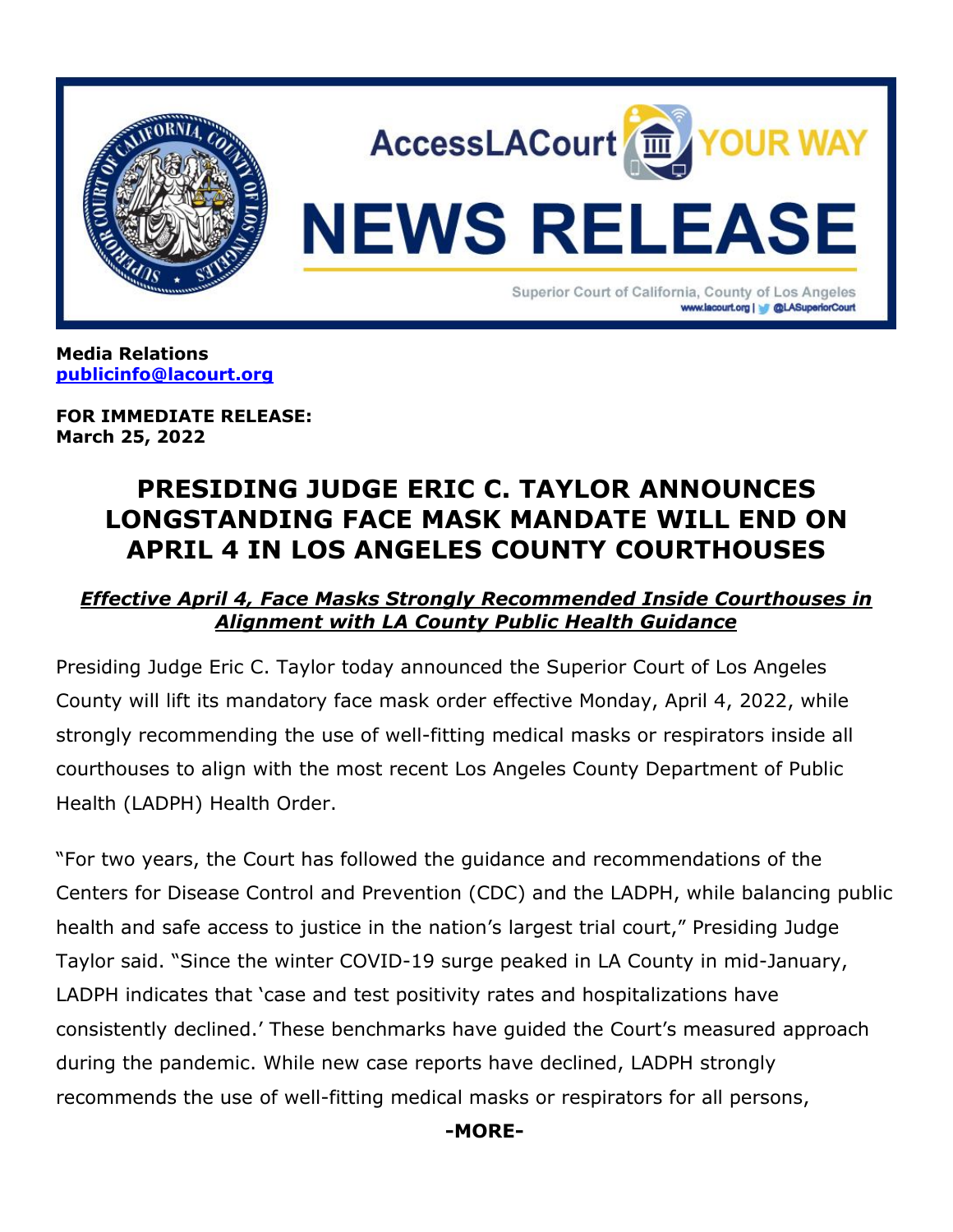## **FACE MASKS 2-2-2-2**

regardless of vaccination status, in indoor public settings and the Court's policy will align with this guidance effective April 4."

The Court has required face masks since it first implemented a mandatory face mask policy on June 5, 2020. In accordance with its measured approach, the Court also has delayed its face mask policy changes for at least two weeks after LA County shifts, which has served the Court well.

"I want to thank the public, jurors, court employees, judicial officers and justice partners for getting vaccinated, following public health guidance and helping the Court to prioritize safe access to justice since March 2020," Presiding Judge Taylor said. "The Court will remain in close contact with LADPH and follow the guidance of our local, state and federal public health experts as we remain vigilant in monitoring emerging virus threats."

LADPH continues to strongly recommend, when around others in public settings, wearing a mask with a good fit and filtration (medical masks or N95/KN95/KF94 respirators), especially for individuals who are at elevated risk of severe illness from a COVID-19 infection and for those who live with someone at elevated risk, such as the elderly, those with underlying comorbidities and immunocompromised individuals.

"I would like to emphasize that we continue to implore all visitors to wear masks while in our courthouses," Presiding Judge Taylor said. "We should all take the LADPH recommendations on mask-wearing seriously."

Presiding Judge Taylor strongly encourages litigants and attorneys to take advantage of the Court's remote courtroom appearance technology and service options. Call centers for Clerk's Offices, Family Law, self-help and Traffic matters, and numerous online selfservice tools, have many benefits beyond convenience, including reducing childcare

**-MORE-**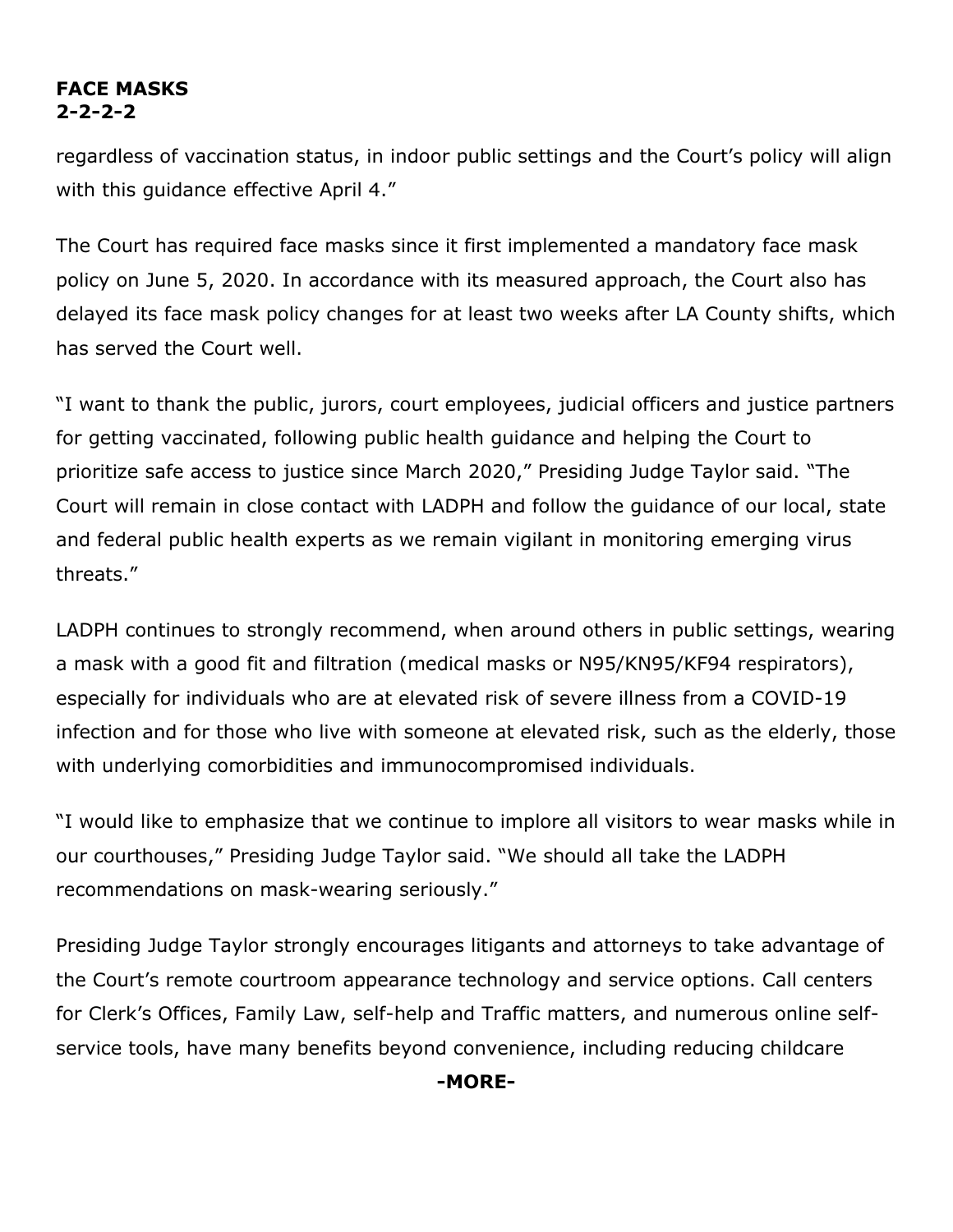### **FACE MASKS 3-3-3-3**

costs, gasoline consumption and pollution.

The Court's remote appearance technology, LACourtConnect, is available for appearances in Civil, Family Law, Small Claims, Probate, Unlawful Detainer and Traffic matters. To register to appear remotely, visit [https://my.lacourt.org/laccwelcome.](https://my.lacourt.org/laccwelcome)

Presiding Judge Taylor also announced a new General Order to extend certain Juvenile deadlines through April 22, 2022. The General Order, issued under the authority granted by Chief Justice Tani G. Cantil-Sakauye pursuant to Government Code section 68115, is attached and outlined below:

# **Juvenile Dependency**

(i) The time periods provided in section 313 of the Welfare and Institutions Code within which a minor taken into custody pending Dependency proceedings must be released from custody to not more than seven (7) days, applicable only to minors for whom the statutory deadline would otherwise expire from **March 26, 2022,** to **April 22, 2022**, inclusive; and (ii) The time periods provided in section 315 of the Welfare and Institutions Code within which a minor taken into custody pending Dependency proceedings must be given a detention hearing to not more than seven (7) days, applicable only to minors for whom the statutory deadline would

For more information, follow the Court on Twitter [\(@LASuperiorCourt\)](https://twitter.com/LASuperiorCourt) and visit the Court's website ([LACourt.org\)](https://www.lacourt.org/).

**###**

otherwise expire from **March 26, 2022,** to **April 22, 2022**, inclusive.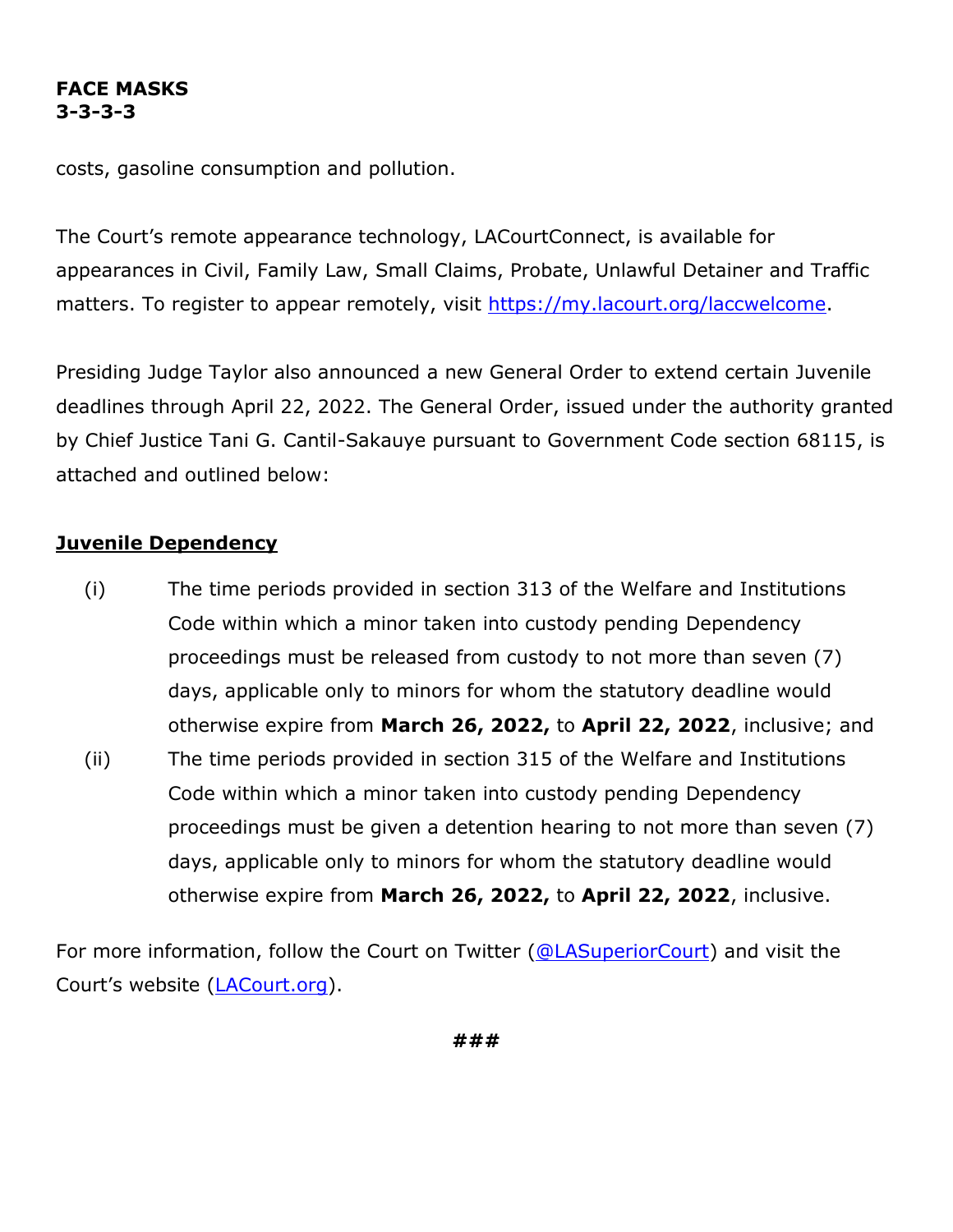**RILED** Superlor Court of California County of Los Angeles

MAR 25 2022

Sherri R.Carter, Executive Officer/Clerk Deputy

#### SUPERIOR COURT OF THE STATE OF CALIFORNIA

### FOR THE COUNTY OF LOS ANGELES

ADMINISTRATIVE ORDER OF THE PRESIDING JUDGE RE COVID-19 PANDEMIC

### **GENERAL ORDER**

As Los Angeles County emerges from the most recent surge in COVID-19 cases and public health authorities relax mandates, the Superior Court of Los Angeles County continues to balance its obligation to maintain access to justice with its commitment to safeguard the well-being of court users during the COVID-19 pandemic. To that end, the **COURT HEREBY ORDERS AS FOLLOWS:**

### 1. **Clerk's Office and Self-Help Center Appointments:**

In the interest of safeguarding the well-being of court users, persons seeking services from the Clerk's Office, court support services, and/or the Self-Help Centers are encouraged to schedule appointments. For telephone or video assistance, or [to schedule](http://www.lacourt.org/newsmedia/ui/pdf/CALLCENTERPHONENUMBERSAccessLACourtUpdate_3.pdf)  [an appointment,](http://www.lacourt.org/newsmedia/ui/pdf/CALLCENTERPHONENUMBERSAccessLACourtUpdate_3.pdf) the telephone number for each courthouse is listed at the courthouse entry and posted on the Court's website, [www.lacourt.org.](http://www.lacourt.org/)

#### 2. **Face Coverings:**

Until April 4, 2022, all persons – regardless of vaccination status – are required to wear face coverings over their nose and mouth while in a courthouse. [General Order 2021-](http://www.lacourt.org/newsmedia/uploads/1420216241552562021-GEN-023-00AdministrativeOrderofPJreFacialCoveringsandSocialDistancing062421.pdf) [GEN-023-00.](http://www.lacourt.org/newsmedia/uploads/1420216241552562021-GEN-023-00AdministrativeOrderofPJreFacialCoveringsandSocialDistancing062421.pdf) Persons whose disabilities preclude them from wearing face coverings compliant with the Guidance, are urged to seek an accommodation under [Rule 1.100](https://www.courts.ca.gov/cms/rules/index.cfm?title=one&linkid=rule1_100) of the California Rules of Court in advance of their court appearance or appointment.